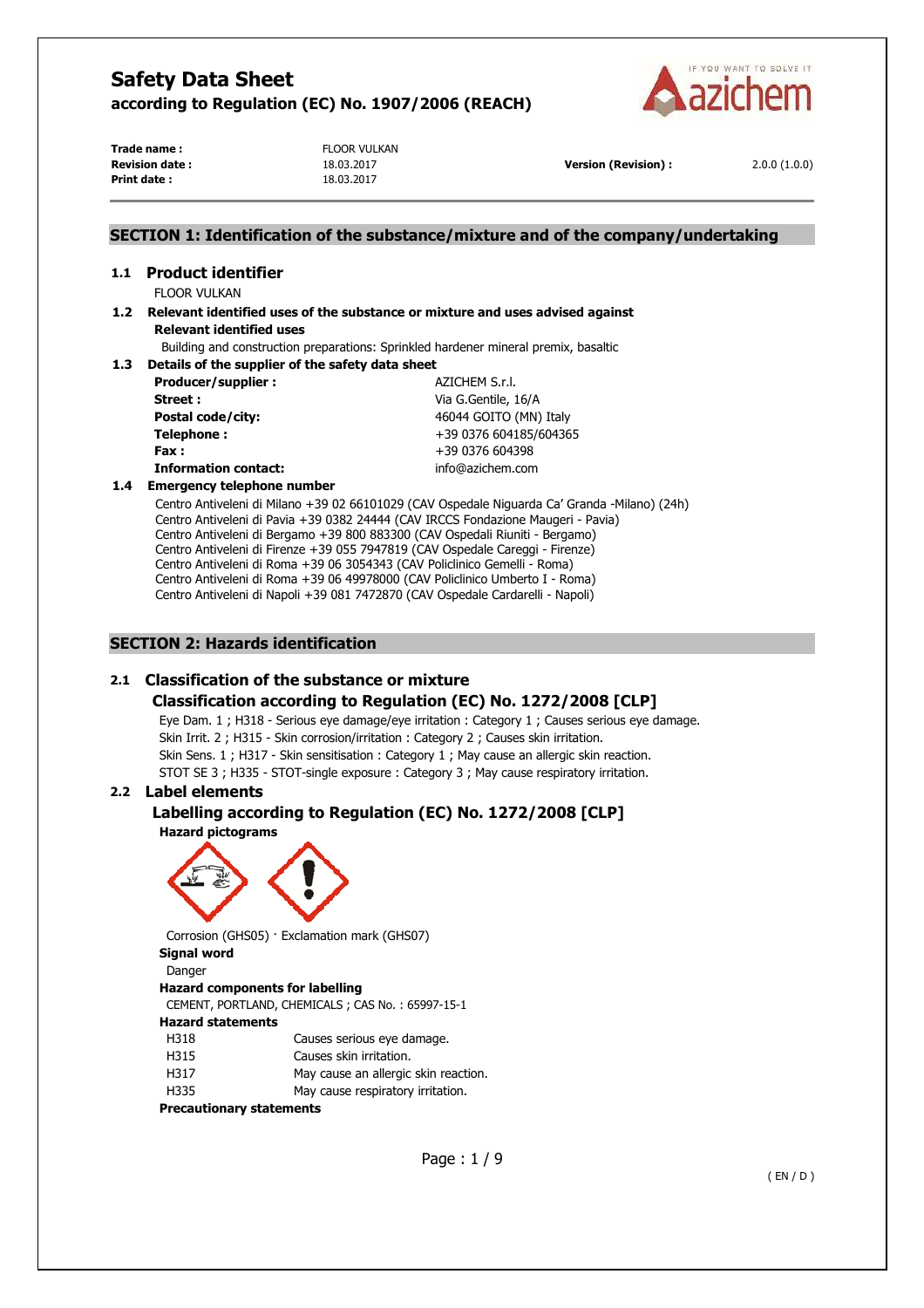

| Trade name:<br><b>Revision date:</b><br><b>Print date:</b> | <b>FLOOR VULKAN</b><br>18.03.2017<br>18.03.2017 | Version (Revision) : | 2.0.0(1.0.0) |
|------------------------------------------------------------|-------------------------------------------------|----------------------|--------------|
|                                                            |                                                 |                      |              |

| P <sub>261</sub> | Avoid breathing dust/fume/gas/mist/vapours/spray.                |
|------------------|------------------------------------------------------------------|
| P <sub>264</sub> | Wash hands thoroughly after handling.                            |
| P310             | Immediately call a POISON CENTER/doctor                          |
| P403+P233        | Store in a well-ventilated place. Keep container tightly closed. |

## **2.3 Other hazards**

None

## **SECTION 3: Composition / information on ingredients**

#### **3.2 Mixtures**

#### **Hazardous ingredients**

CEMENT, PORTLAND, CHEMICALS ; EC No. : 266-043-4; CAS No. : 65997-15-1 Weight fraction :  $\geq 35 - < 40\%$ Classification 1272/2008 [CLP] : Eye Dam. 1 ; H318 Skin Irrit. 2 ; H315 Skin Sens. 1 ; H317 STOT SE 3 ; H335

## **Additional information**

Full text of H- and EUH-statements: see section 16.

## **SECTION 4: First aid measures**

#### **4.1 Description of first aid measures**

When in doubt or if symptoms are observed, get medical advice.

### **Following inhalation**

Remove victim out of the danger area. Symptoms may develop several hours following exposure; medical observation therefore necessary for at least 48 hours.

#### **In case of skin contact**

Wash immediately with: Water Remove contaminated, saturated clothing immediately. In case of skin irritation, consult a physician. In case of skin reactions, consult a physician.

#### **After eye contact**

After contact with the eyes, rinse with water with the eyelids open for a sufficient length of time, then consult an ophthalmologist immediately.

#### **After ingestion**

Never give anything by mouth to an unconscious person or a person with cramps.

#### **4.2 Most important symptoms and effects, both acute and delayed**

On contact with moist skin may cause thickening, cracking and cracking of the skin. Prolonged contact in combination with existing abrasions can cause burns. Direct contact with the product may cause corneal injury due to mechanical stress, immediate or delayed irritation or inflammation. The direct contact with large quantities of product dry or with projections of wet product can cause effects ranging from irritation ocular moderate (eg. Conjunctivitis or blepharitis) to chemical burns and blindness. Dust may irritate throat and respiratory system. Coughing, sneezing and panting may occur as a result of exposure above the occupational exposure limits. May cause an allergic skin reaction.

#### **4.3 Indication of any immediate medical attention and special treatment needed**  None

### **SECTION 5: Firefighting measures**

# **5.1 Extinguishing media**

## **Suitable extinguishing media**

Extinguishing powder alcohol resistant foam Carbon dioxide (CO2) Water mist

## **5.2 Special hazards arising from the substance or mixture**

None

**5.3 Advice for firefighters**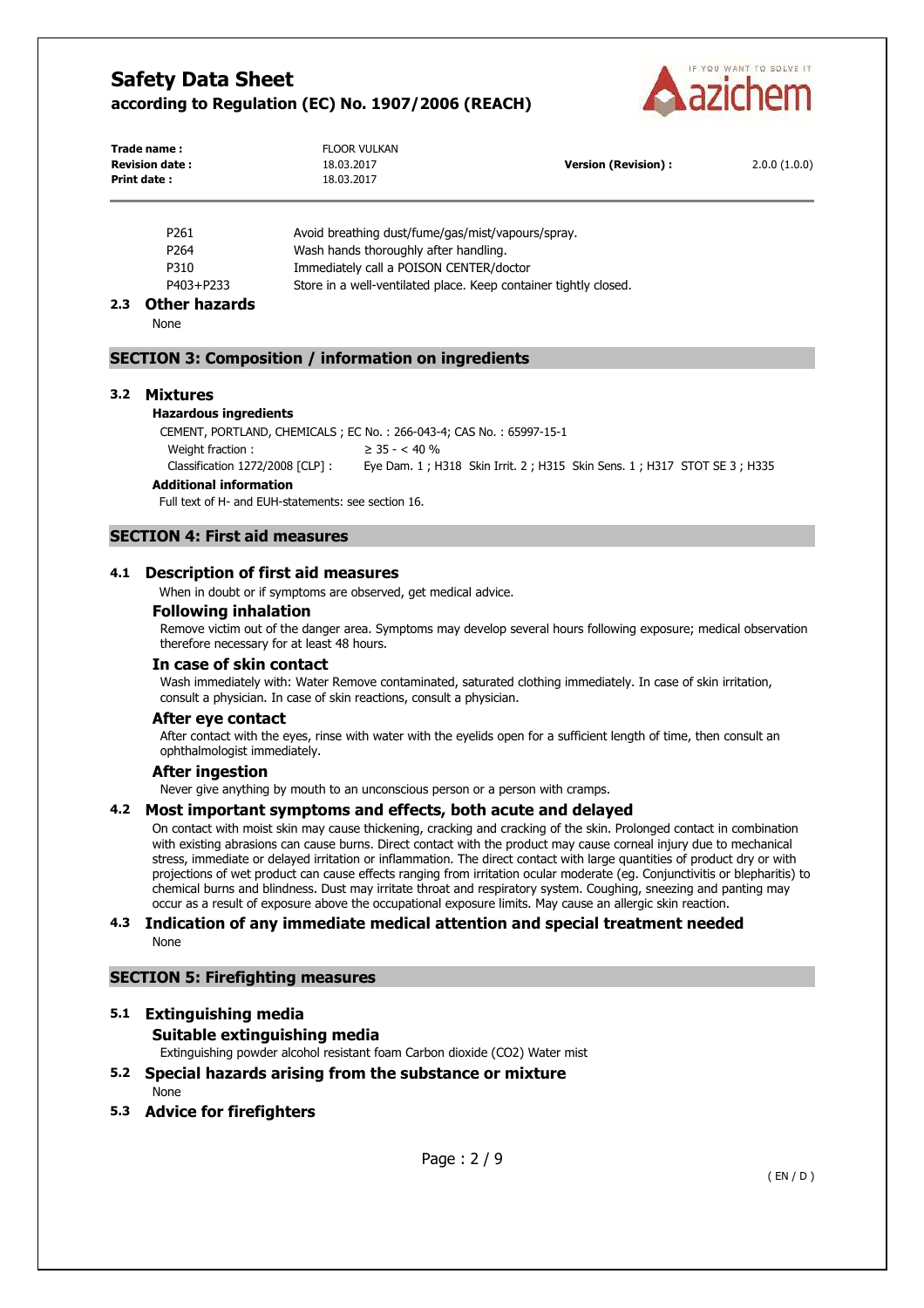

**Trade name :** FLOOR VULKAN **Revision date :** 18.03.2017 **Version (Revision) :** 2.0.0 (1.0.0) **Print date :** 18.03.2017

Remove persons to safety.

## **Special protective equipment for firefighters**

Do not inhale explosion and combustion gases. Use appropriate respiratory protection.

## **SECTION 6: Accidental release measures**

## **6.1 Personal precautions, protective equipment and emergency procedures**

Clear spills immediately. Wear a self-contained breathing apparatus and chemical protective clothing. Wear a selfcontained breathing apparatus and chemical protective clothing.

#### **For non-emergency personnel**

Remove persons to safety.

## **6.2 Environmental precautions**

Do not allow to enter into surface water or drains. In case of gas escape or of entry into waterways, soil or drains, inform the responsible authorities.

## **6.3 Methods and material for containment and cleaning up**

#### **For containment**

Absorb with liquid-binding material (e.g. sand, diatomaceous earth, acid- or universal binding agents). Collect in closed and suitable containers for disposal.

## **For cleaning up**

The contaminated area should be cleaned up immediately with: Water Retain contaminated washing water and dispose it.

## **6.4 Reference to other sections**

Reference to other sections Safe handling: see section 7 Personal protection equipment: see section 8

## **SECTION 7: Handling and storage**



## **7.1 Precautions for safe handling**

#### **Protective measures**

**Specific requirements or handling rules** 

Do not breathe dust. Do not breathe gas/fumes/vapour/spray. See section 8.

#### **Advices on general occupational hygiene**

Normal precautions taken when handling chemicals should be observed.

## **7.2 Conditions for safe storage, including any incompatibilities**

## Only use containers specifically approved for the substance/product.

## **Requirements for storage rooms and vessels**

Keep in a cool, well-ventilated place. Protect against UV-radiation/sunlight Humidity.

## **Hints on joint storage**

**Storage class : 13 Storage class (TRGS 510) :** 13

**Keep away from** 

Store at least 3 metres apart from: Chemicals/products that react together readily

# **Further information on storage conditions**

Keep container tightly closed and in a well-ventilated place.

**7.3 Specific end use(s)**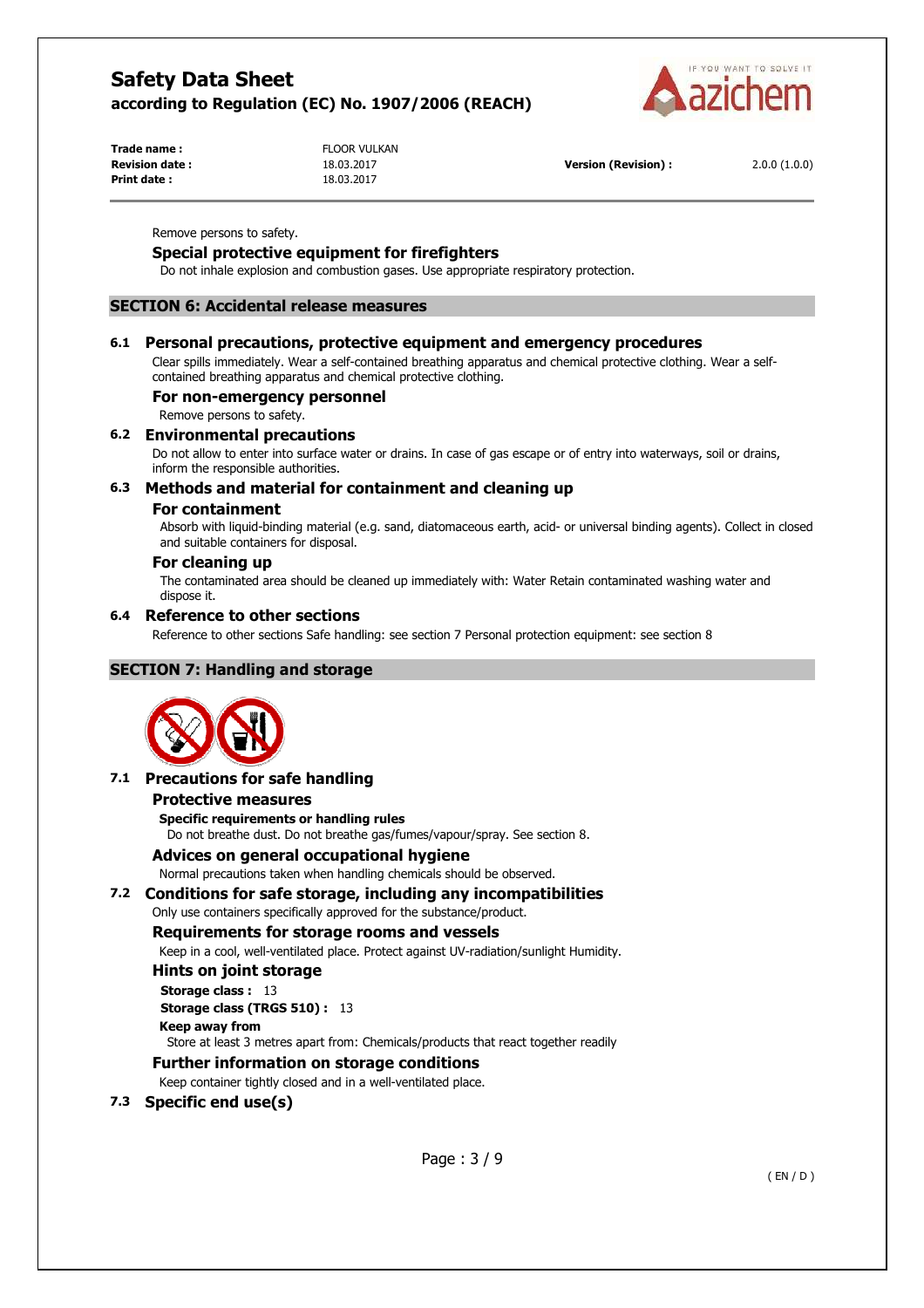

**Trade name :** FLOOR VULKAN **Print date :** 18.03.2017

**Revision date :** 18.03.2017 **Version (Revision) :** 2.0.0 (1.0.0)

None

## **SECTION 8: Exposure controls/personal protection**

#### **8.1 Control parameters**

## **DNEL/DMEL and PNEC values**

**DNEL/DMEL** 

Exposure route : Thhalation Exposure frequency : Short-term (acute) Limit value :  $1 \text{ mg/m}^3$ 

Limit value type : DNEL worker (local) ( CEMENT, PORTLAND, CHEMICALS ; CAS No. : 65997-15-1 )

## **8.2 Exposure controls**

## **Appropriate engineering controls**

If local exhaust ventilation is not possible or not sufficient, the entire working area must be ventilated by technical means. If technical exhaust or ventilation measures are not possible or insufficient, respiratory protection must be worn.

### **Personal protection equipment**



When using do not eat, drink, smoke, sniff.

## **Eye/face protection**

**Suitable eye protection**  Eye glasses with side protection DIN EN 166

#### **Skin protection**

**Hand protection** 

Tested protective gloves must be worn DIN EN 374

#### **Respiratory protection**

Quarter-face mask (DIN EN 140) Half-face mask (DIN EN 140) Filtering Half-face mask (DIN EN 149)

## **SECTION 9: Physical and chemical properties**

## **9.1 Information on basic physical and chemical properties**

## **Safety relevant basis data**

| <b>Aspect</b>                            |                 | powder             |
|------------------------------------------|-----------------|--------------------|
| Colour                                   |                 | gray               |
| Odour                                    |                 | none               |
| Melting point/melting range:             |                 | No data available  |
| <b>Freezing point:</b>                   |                 | No data available  |
| <b>Vapour density</b>                    | $($ (air = 1) ) | Data not available |
| Initial boiling point and boiling range: | (1013 hPa)      | No data available  |
| Decomposition temperature :              |                 | No data available  |
| <b>Self flammability</b>                 |                 | not applicable     |
| Flash point:                             |                 | Not flammable      |
| Ignition temperature:                    |                 | No data available  |
| Lower explosion limit :                  |                 | No data available  |
| Upper explosion limit:                   |                 | No data available  |
| <b>Explosive properties:</b>             |                 | No data available. |
| <b>Explosive properties</b>              |                 | Not applicable     |
| Vapour pressure                          | (20 °C)         | negligible         |
| Density:                                 | (20 °C )        | No data available  |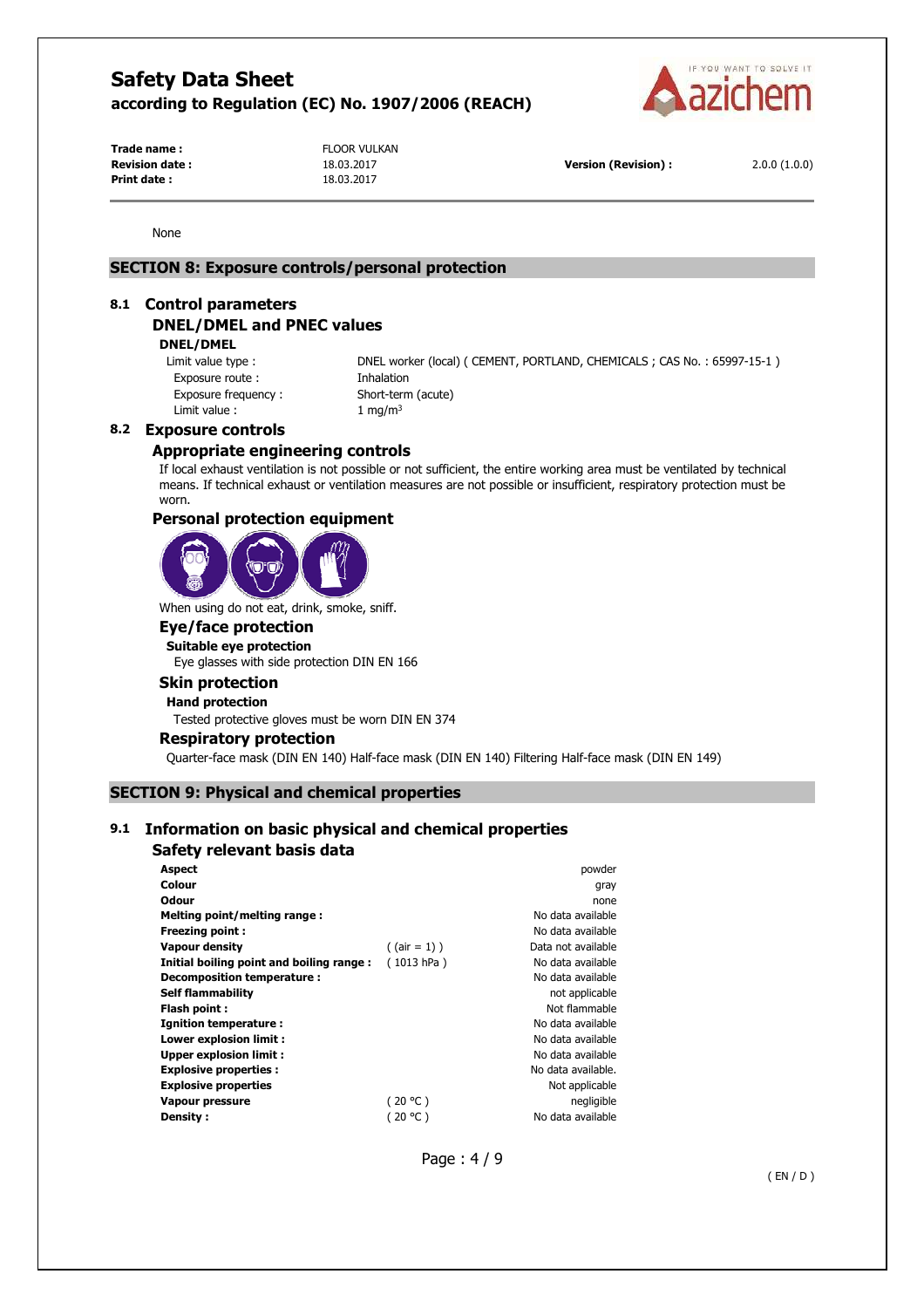

| Trade name:<br><b>Revision date:</b><br>Print date:                                                                     | <b>FLOOR VULKAN</b><br>18.03.2017<br>18.03.2017 |   | <b>Version (Revision):</b>                                   |      | 2.0.0(1.0.0) |
|-------------------------------------------------------------------------------------------------------------------------|-------------------------------------------------|---|--------------------------------------------------------------|------|--------------|
| <b>Relative density:</b><br><b>Water solubility:</b><br>pH:                                                             | (20 °C )<br>(20 °C )                            | > | No data available<br>almost insoluble<br>11                  |      |              |
| <b>Log Pow</b><br>Viscosity:<br><b>Odour threshold:</b>                                                                 | (20 °C )<br>(20 °C )                            |   | not applicable<br>No data available<br>No data available     |      |              |
| <b>Relative vapour density:</b><br><b>Evaporation rate:</b><br>Maximum VOC content (EC):<br><b>Oxidizing properties</b> | (20 °C )                                        |   | No data available<br>No data available<br>0<br>Not oxidising | Wt % |              |
| <b>Other information</b><br>9.2                                                                                         |                                                 |   |                                                              |      |              |

None

### **SECTION 10: Stability and reactivity**

#### **10.1 Reactivity**

Basic reaction when in mixed with water before to became a solid inert compound.

## **10.2 Chemical stability**

Stable under recommended storage and handling conditions. See section 7. No additional measures necessary.

## **10.3 Possibility of hazardous reactions**

No hazardous reactions when stored and handled properly.

#### **10.4 Conditions to avoid**

Protect from contact with water to avoid solidification of the product.

#### **10.5 Incompatible materials**

#### Acid

- **10.6 Hazardous decomposition products** 
	- None

## **SECTION 11: Toxicological information**

## **11.1 Information on toxicological effects**

# **Acute effects**

**Acute oral toxicity** 

It has no significant toxicity properties.

# **Acute dermal toxicity**

| Parameter:                                | LD50 (CEMENT, PORTLAND, CHEMICALS; CAS No.: 65997-15-1) |
|-------------------------------------------|---------------------------------------------------------|
| Exposure route:                           | Dermal                                                  |
| Species :                                 | Rabbit                                                  |
| Effective dose:                           | $>$ 2000 mg/kg bw/day                                   |
| Exposure time:                            | 24 days                                                 |
| It has no significant toxicity properties |                                                         |

# It has no significant toxicity properties

# **Irritant and corrosive effects**

# **Primary irritation to the skin**

On contact with moist skin may cause thickening, cracking and cracking of the skin. Prolonged contact in combination with existing abrasions can cause burns.

#### **Irritation to eyes**

Direct contact with the product may cause corneal injury due to mechanical stress, immediate or delayed irritation or inflammation. The direct contact with large quantities of product dry or with projections of wet product can cause effects ranging from irritation ocular moderate (eg. Conjunctivitis or blepharitis) to chemical burns and blindness.

#### **Irritation to respiratory tract**

Dust may irritate throat and respiratory system. Coughing, sneezing and panting may occur as a result of exposure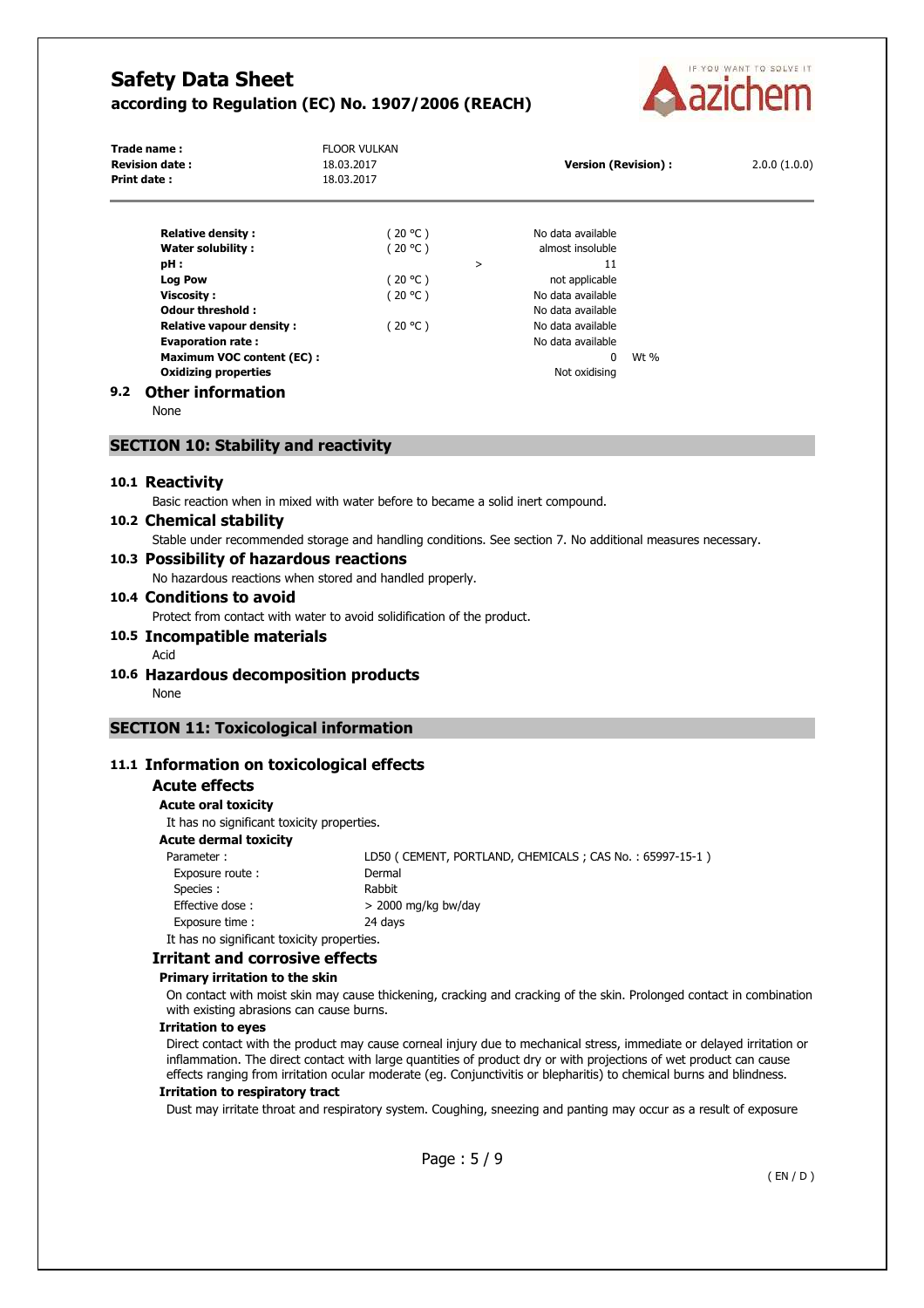

| Trade name :          | <b>FLOOR VULKAN</b> |
|-----------------------|---------------------|
| <b>Revision date:</b> | 18.03.2017          |
| Print date :          | 18.03.2017          |

**Version (Revision) :** 2.0.0 (1.0.0)

above the occupational exposure limits.

### **Sensitisation**

Eczema can be developed as a result of exposure to dust damp, caused both by the high pH which induces irritant contact dermatitis after prolonged contact, either by an immunological reaction to Cr (VI) soluble which causes allergic contact dermatitis.

#### **In case of inhalation**

not sensitising.

#### **Repeated dose toxicity (subacute, subchronic, chronic)**

#### **Subacute inhalation toxicity**

The available evidence indicates clearly that occupational exposure to cement dust content in the product causes deficits in lung function. However, the evidence available at present are insufficient to establish with certainty the dose-response relationship for these effects.

#### **Chronic inhalation toxicity**

There were no chronic effects or effects at low concentrations.

## **CMR effects (carcinogenicity, mutagenicity and toxicity for reproduction)**

The ingredients in this mixture do not meet the criteria for classification as CMR according to CLP.

## **SECTION 12: Ecological information**

Do not allow uncontrolled discharge of product into the environment.

#### **12.1 Toxicity**

No information available.

### **12.2 Persistence and degradability**

Poorly watersoluble, inorganic product. Can be mechanically precipitated to a large extent in biological sewage plants.

**12.3 Bioaccumulative potential**  not applicable

## **12.4 Mobility in soil**

Low solubility in soil.

#### **12.5 Results of PBT and vPvB assessment**

This product is none, or does not contain a substance called a PBT or vPvB

#### **12.6 Other adverse effects**  No information available.

**12.7 Additional ecotoxicological information** 

None

## **SECTION 13: Disposal considerations**

## **13.1 Waste treatment methods**

**Product/Packaging disposal** 

Dispose according to legislation.

# **SECTION 14: Transport information**

#### **14.1 UN number**

No dangerous goods in sense of this transport regulation.

#### **14.2 UN proper shipping name**

No dangerous goods in sense of this transport regulation.

#### **14.3 Transport hazard class(es)**

No dangerous goods in sense of this transport regulation.

Page : 6 / 9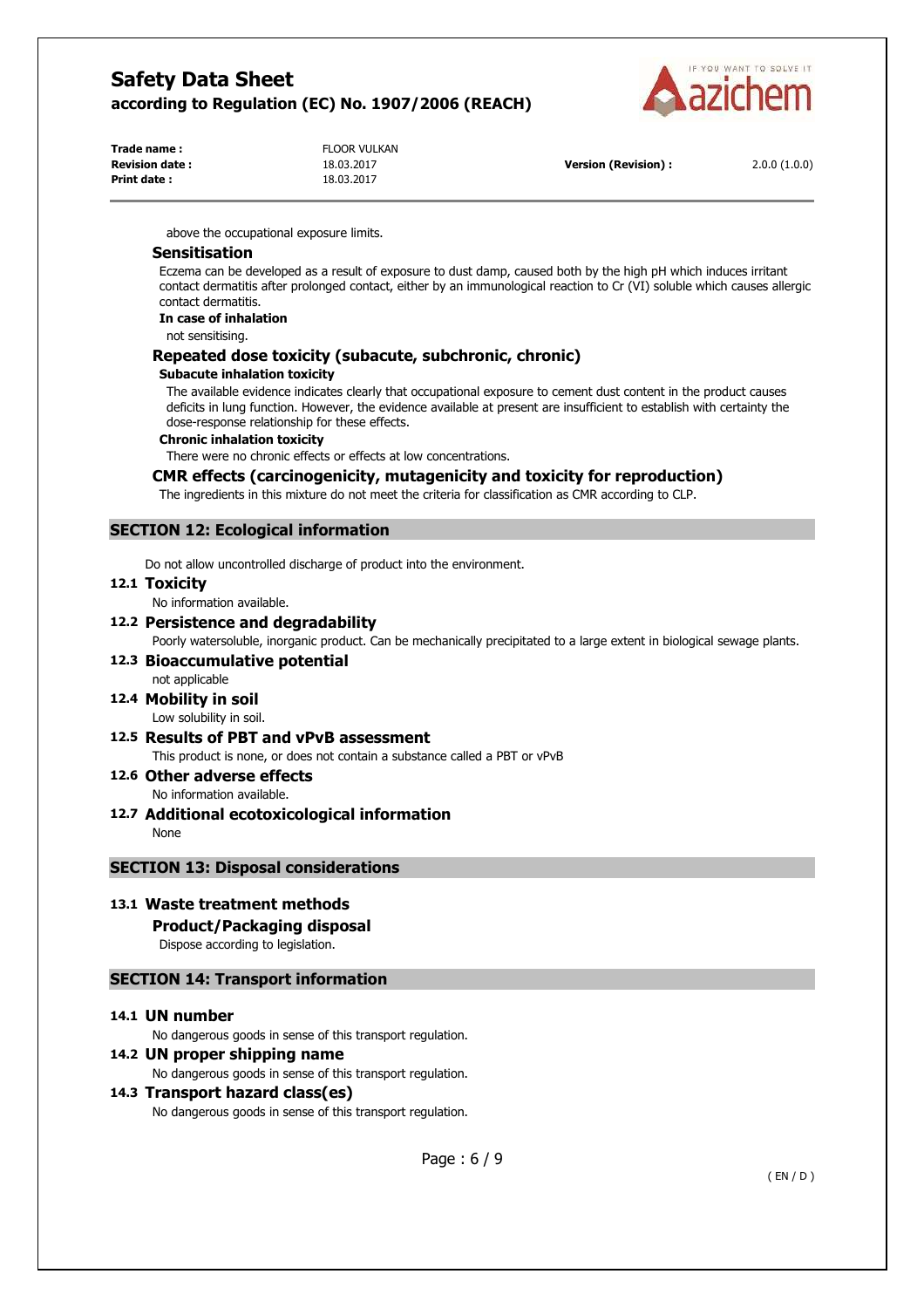

| Trade name :          | <b>FLOOR VULKAN</b> |
|-----------------------|---------------------|
| <b>Revision date:</b> | 18.03.2017          |
| Print date:           | 18.03.2017          |

**Revision date :** 18.03.2017 **Version (Revision) :** 2.0.0 (1.0.0)

#### **14.4 Packing group**

No dangerous goods in sense of this transport regulation.

#### **14.5 Environmental hazards**

No dangerous goods in sense of this transport regulation.

## **14.6 Special precautions for user**

None

## **14.7 Transport in bulk according to Annex II of MARPOL 73/78 and the IBC Code**  not applicable

## **SECTION 15: Regulatory information**

## **15.1 Safety, health and environmental regulations/legislation specific for the substance or mixture**

#### **EU legislation**

Regulation (EC) 1907/2006/CE (REACh). Regulation (EC) No 1272/2008 (CLP). Regulation (EU) 2015/830 requirements for the compilation of safety data sheets. Commission Regulation (EC) No 790/2009/CE (amending, for the purposes of its adaptation to technical and scientific progress (ATP), Regulation (EC) No 1272/2008). Commission Regulation (EU) No 286/2011 (amending, for the purposes of its adaptation to technical and scientific progress (ATP), Regulation (EC) No 1272/2008). Commission Regulation (EU) No 618/2012 (amending, for the purposes of its adaptation to technical and scientific progress (ATP), Regulation (EC) No 1272/2008). Commission Regulation (EU) No 487/2013 (amending, for the purposes of its adaptation to technical and scientific progress (ATP), Regulation (EC) No 1272/2008). Commission Regulation (EU) No 758/2013 (amending, for the purposes of its adaptation to technical and scientific progress (ATP), Regulation (EC) No 1272/2008). Commission Regulation (EU) No 944/2013 (amending, for the purposes of its adaptation to technical and scientific progress (ATP), Regulation (EC) No 1272/2008). Commission Regulation (EU) No 605/2014 (amending, for the purposes of its adaptation to technical and scientific progress (ATP), Regulation (EC) No 1272/2008). Commission Regulation (EU) No 1297/2015 (amending, for the purposes of its adaptation to technical and scientific progress (ATP), Regulation (EC) No 1272/2008).

#### **Other regulations (EU)**

**Regulation (CE) 1907/2006: Substance of very high concern included in the SVHC Candidate List**  None

#### **National regulations**

Italy: Legislative Decree 81/2008 (Consolidated Law on protection of health and safety at work), as amended and Directive 2009/161/UE - chemical risk assessment in accordance with Title IX

## **Water hazard class (WGK)**

Class : nwg (Non-hazardous to water) Classification according to VwVwS

#### **15.2 Chemical Safety Assessment**

not applicable

#### **SECTION 16: Other information**

#### **16.1 Indication of changes**

04. Most important symptoms and effects, both acute and delayed · 15. EU legislation

## **16.2 Abbreviations and acronyms**

| <b>LEGENDA:</b>  |                                                                                                                                                                                       |
|------------------|---------------------------------------------------------------------------------------------------------------------------------------------------------------------------------------|
| ADR:             | Accord européen relative au transport international des marchandises dangereuses par route (accordo<br>europeo relativo al trasporto internazionale delle merci pericolose su strada) |
| ASTM:            | ASTM International, originariamente nota come American Society for Testing and Materials (ASTM)                                                                                       |
| EINECS:          | European Inventory of Existing Commercial Chemical Substances (Registro Europeo delle Sostanze<br>chimiche in Commercio)                                                              |
| EC(0/50/100):    | Effective Concentration 0/50/100 (Concentrazione Effettiva Massima per 0/50100% degli Individui)                                                                                      |
| $LC(0/50/100)$ : | Lethal Concentration 0/50/100 (Concentrazione Letale per 0/50100% degli Individui)                                                                                                    |
| IC50:            | Inhibitor Concentration 50 (Concentrazione Inibente per il 50% degli Individui)                                                                                                       |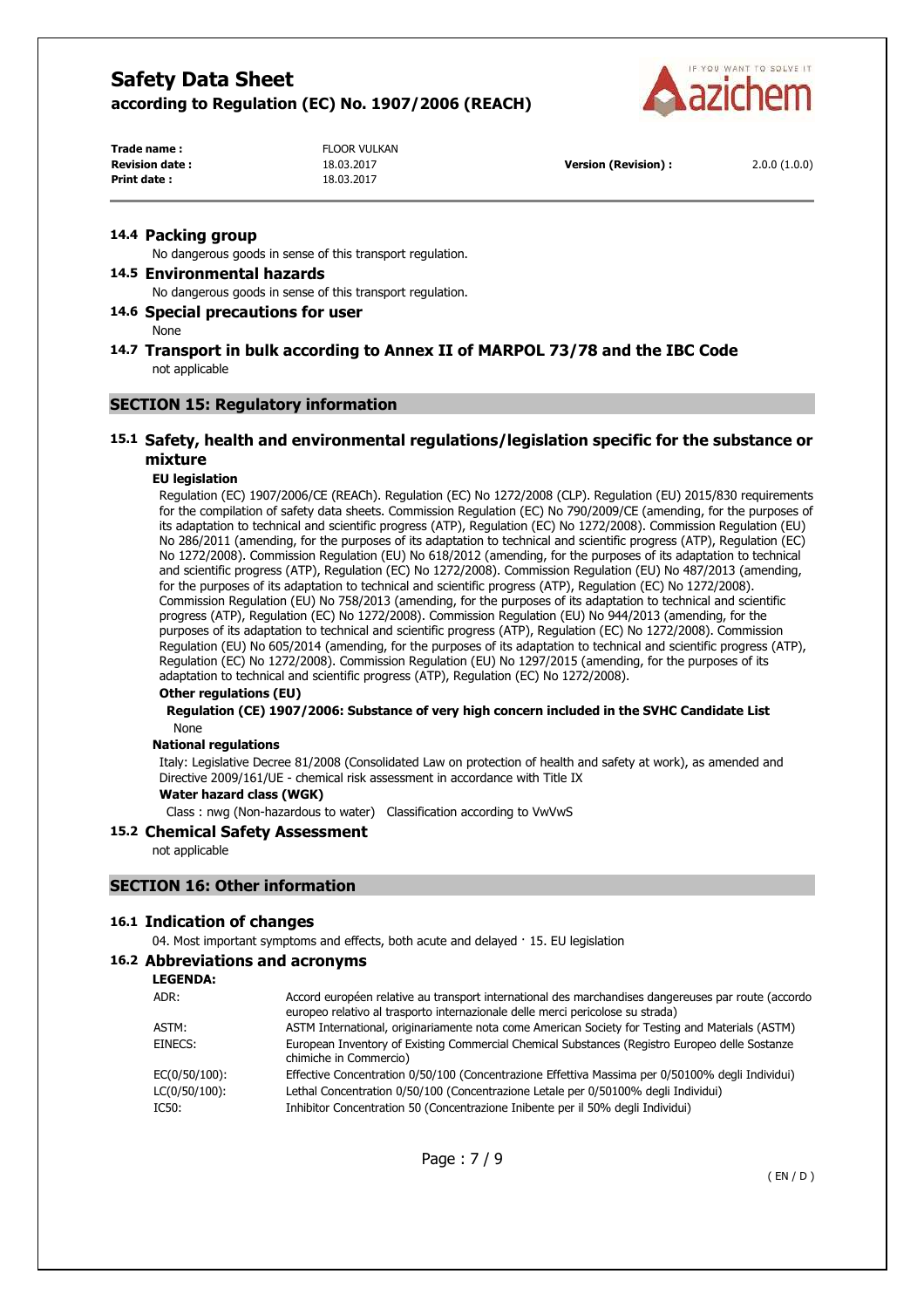

| 18.03.2017<br>No Observed Effect Level (Dose massima senza effetti)<br>effetto)<br>Derived No Effect Level (Dose derivata di non effetto)<br>Derived Minimum Effect Level (Dose derivata di minimo effetto)<br>Rapporto sulla Sicurezza Chimica (Chemical Safety Report)<br>Lethal Dose 0/50/100 (Dose Letale per 0/50/100% degli Individui) | No Observed Effect Concentration (Concentrazione massima senza effetti)<br>Lowest Observed Effect Concentration (Concentrazione massima alla quale è possibile evidenziare un<br>Classification, Labelling and Packaging (Classificazione, Etichettatura e Imballaggio)<br>International Air Transport Association (Associazione Internazionale del Trasporto Aereo) |                                                                                                                                                                                                                                                                                                                                                                                                                                                                                                                                                                                                                                                                                                      |
|----------------------------------------------------------------------------------------------------------------------------------------------------------------------------------------------------------------------------------------------------------------------------------------------------------------------------------------------|----------------------------------------------------------------------------------------------------------------------------------------------------------------------------------------------------------------------------------------------------------------------------------------------------------------------------------------------------------------------|------------------------------------------------------------------------------------------------------------------------------------------------------------------------------------------------------------------------------------------------------------------------------------------------------------------------------------------------------------------------------------------------------------------------------------------------------------------------------------------------------------------------------------------------------------------------------------------------------------------------------------------------------------------------------------------------------|
|                                                                                                                                                                                                                                                                                                                                              |                                                                                                                                                                                                                                                                                                                                                                      |                                                                                                                                                                                                                                                                                                                                                                                                                                                                                                                                                                                                                                                                                                      |
|                                                                                                                                                                                                                                                                                                                                              |                                                                                                                                                                                                                                                                                                                                                                      |                                                                                                                                                                                                                                                                                                                                                                                                                                                                                                                                                                                                                                                                                                      |
|                                                                                                                                                                                                                                                                                                                                              |                                                                                                                                                                                                                                                                                                                                                                      |                                                                                                                                                                                                                                                                                                                                                                                                                                                                                                                                                                                                                                                                                                      |
|                                                                                                                                                                                                                                                                                                                                              |                                                                                                                                                                                                                                                                                                                                                                      |                                                                                                                                                                                                                                                                                                                                                                                                                                                                                                                                                                                                                                                                                                      |
|                                                                                                                                                                                                                                                                                                                                              |                                                                                                                                                                                                                                                                                                                                                                      |                                                                                                                                                                                                                                                                                                                                                                                                                                                                                                                                                                                                                                                                                                      |
|                                                                                                                                                                                                                                                                                                                                              |                                                                                                                                                                                                                                                                                                                                                                      |                                                                                                                                                                                                                                                                                                                                                                                                                                                                                                                                                                                                                                                                                                      |
|                                                                                                                                                                                                                                                                                                                                              |                                                                                                                                                                                                                                                                                                                                                                      |                                                                                                                                                                                                                                                                                                                                                                                                                                                                                                                                                                                                                                                                                                      |
|                                                                                                                                                                                                                                                                                                                                              |                                                                                                                                                                                                                                                                                                                                                                      |                                                                                                                                                                                                                                                                                                                                                                                                                                                                                                                                                                                                                                                                                                      |
|                                                                                                                                                                                                                                                                                                                                              |                                                                                                                                                                                                                                                                                                                                                                      |                                                                                                                                                                                                                                                                                                                                                                                                                                                                                                                                                                                                                                                                                                      |
|                                                                                                                                                                                                                                                                                                                                              |                                                                                                                                                                                                                                                                                                                                                                      |                                                                                                                                                                                                                                                                                                                                                                                                                                                                                                                                                                                                                                                                                                      |
|                                                                                                                                                                                                                                                                                                                                              | International Civil Aviation Organization (Organizzazione Internazionale dell'Aviazione Civile)                                                                                                                                                                                                                                                                      |                                                                                                                                                                                                                                                                                                                                                                                                                                                                                                                                                                                                                                                                                                      |
|                                                                                                                                                                                                                                                                                                                                              | International Maritime Dangerous Goods code (Codice sul Regolamento del Trasporto Marittimo)                                                                                                                                                                                                                                                                         |                                                                                                                                                                                                                                                                                                                                                                                                                                                                                                                                                                                                                                                                                                      |
|                                                                                                                                                                                                                                                                                                                                              | Persistent, bioaccumulative and toxic (sostanze persistenti bioaccumulabili e tossiche)                                                                                                                                                                                                                                                                              |                                                                                                                                                                                                                                                                                                                                                                                                                                                                                                                                                                                                                                                                                                      |
|                                                                                                                                                                                                                                                                                                                                              | Règlement concernent le transport International ferroviaire des marchandises Dangereuses<br>(Regolamento concernente il trasporto Internazionale ferroviario delle merci Pericolose)                                                                                                                                                                                 |                                                                                                                                                                                                                                                                                                                                                                                                                                                                                                                                                                                                                                                                                                      |
| Short term exposure limit (limite di esposizione a breve termine)                                                                                                                                                                                                                                                                            |                                                                                                                                                                                                                                                                                                                                                                      |                                                                                                                                                                                                                                                                                                                                                                                                                                                                                                                                                                                                                                                                                                      |
| Threshold limit value (soglia di valore limite)                                                                                                                                                                                                                                                                                              |                                                                                                                                                                                                                                                                                                                                                                      |                                                                                                                                                                                                                                                                                                                                                                                                                                                                                                                                                                                                                                                                                                      |
| Time Weighted Average (media ponderata nel tempo)                                                                                                                                                                                                                                                                                            |                                                                                                                                                                                                                                                                                                                                                                      |                                                                                                                                                                                                                                                                                                                                                                                                                                                                                                                                                                                                                                                                                                      |
| Unione Europea                                                                                                                                                                                                                                                                                                                               |                                                                                                                                                                                                                                                                                                                                                                      |                                                                                                                                                                                                                                                                                                                                                                                                                                                                                                                                                                                                                                                                                                      |
|                                                                                                                                                                                                                                                                                                                                              | Very persistent very bioaccumulative (sostanze molto persistenti e molto bioaccumulabili)                                                                                                                                                                                                                                                                            |                                                                                                                                                                                                                                                                                                                                                                                                                                                                                                                                                                                                                                                                                                      |
| Non disponibile.                                                                                                                                                                                                                                                                                                                             |                                                                                                                                                                                                                                                                                                                                                                      |                                                                                                                                                                                                                                                                                                                                                                                                                                                                                                                                                                                                                                                                                                      |
| Non applicabile                                                                                                                                                                                                                                                                                                                              |                                                                                                                                                                                                                                                                                                                                                                      |                                                                                                                                                                                                                                                                                                                                                                                                                                                                                                                                                                                                                                                                                                      |
|                                                                                                                                                                                                                                                                                                                                              |                                                                                                                                                                                                                                                                                                                                                                      |                                                                                                                                                                                                                                                                                                                                                                                                                                                                                                                                                                                                                                                                                                      |
| Predicted No Effect Concentration                                                                                                                                                                                                                                                                                                            |                                                                                                                                                                                                                                                                                                                                                                      |                                                                                                                                                                                                                                                                                                                                                                                                                                                                                                                                                                                                                                                                                                      |
|                                                                                                                                                                                                                                                                                                                                              |                                                                                                                                                                                                                                                                                                                                                                      |                                                                                                                                                                                                                                                                                                                                                                                                                                                                                                                                                                                                                                                                                                      |
| Biochemical Oxygen Demand                                                                                                                                                                                                                                                                                                                    |                                                                                                                                                                                                                                                                                                                                                                      |                                                                                                                                                                                                                                                                                                                                                                                                                                                                                                                                                                                                                                                                                                      |
| Chemical Oxygen Demand                                                                                                                                                                                                                                                                                                                       |                                                                                                                                                                                                                                                                                                                                                                      |                                                                                                                                                                                                                                                                                                                                                                                                                                                                                                                                                                                                                                                                                                      |
| <b>BioConcentration Factor</b>                                                                                                                                                                                                                                                                                                               |                                                                                                                                                                                                                                                                                                                                                                      |                                                                                                                                                                                                                                                                                                                                                                                                                                                                                                                                                                                                                                                                                                      |
|                                                                                                                                                                                                                                                                                                                                              |                                                                                                                                                                                                                                                                                                                                                                      |                                                                                                                                                                                                                                                                                                                                                                                                                                                                                                                                                                                                                                                                                                      |
|                                                                                                                                                                                                                                                                                                                                              |                                                                                                                                                                                                                                                                                                                                                                      |                                                                                                                                                                                                                                                                                                                                                                                                                                                                                                                                                                                                                                                                                                      |
| Theoretical Oxygen Demand                                                                                                                                                                                                                                                                                                                    |                                                                                                                                                                                                                                                                                                                                                                      |                                                                                                                                                                                                                                                                                                                                                                                                                                                                                                                                                                                                                                                                                                      |
|                                                                                                                                                                                                                                                                                                                                              |                                                                                                                                                                                                                                                                                                                                                                      |                                                                                                                                                                                                                                                                                                                                                                                                                                                                                                                                                                                                                                                                                                      |
|                                                                                                                                                                                                                                                                                                                                              |                                                                                                                                                                                                                                                                                                                                                                      |                                                                                                                                                                                                                                                                                                                                                                                                                                                                                                                                                                                                                                                                                                      |
|                                                                                                                                                                                                                                                                                                                                              |                                                                                                                                                                                                                                                                                                                                                                      |                                                                                                                                                                                                                                                                                                                                                                                                                                                                                                                                                                                                                                                                                                      |
| (EC) 1272/2008 [CLP]                                                                                                                                                                                                                                                                                                                         |                                                                                                                                                                                                                                                                                                                                                                      |                                                                                                                                                                                                                                                                                                                                                                                                                                                                                                                                                                                                                                                                                                      |
|                                                                                                                                                                                                                                                                                                                                              |                                                                                                                                                                                                                                                                                                                                                                      |                                                                                                                                                                                                                                                                                                                                                                                                                                                                                                                                                                                                                                                                                                      |
|                                                                                                                                                                                                                                                                                                                                              |                                                                                                                                                                                                                                                                                                                                                                      |                                                                                                                                                                                                                                                                                                                                                                                                                                                                                                                                                                                                                                                                                                      |
| Causes skin irritation.                                                                                                                                                                                                                                                                                                                      |                                                                                                                                                                                                                                                                                                                                                                      |                                                                                                                                                                                                                                                                                                                                                                                                                                                                                                                                                                                                                                                                                                      |
|                                                                                                                                                                                                                                                                                                                                              |                                                                                                                                                                                                                                                                                                                                                                      |                                                                                                                                                                                                                                                                                                                                                                                                                                                                                                                                                                                                                                                                                                      |
| Causes serious eye damage.                                                                                                                                                                                                                                                                                                                   |                                                                                                                                                                                                                                                                                                                                                                      |                                                                                                                                                                                                                                                                                                                                                                                                                                                                                                                                                                                                                                                                                                      |
|                                                                                                                                                                                                                                                                                                                                              |                                                                                                                                                                                                                                                                                                                                                                      |                                                                                                                                                                                                                                                                                                                                                                                                                                                                                                                                                                                                                                                                                                      |
|                                                                                                                                                                                                                                                                                                                                              |                                                                                                                                                                                                                                                                                                                                                                      |                                                                                                                                                                                                                                                                                                                                                                                                                                                                                                                                                                                                                                                                                                      |
|                                                                                                                                                                                                                                                                                                                                              |                                                                                                                                                                                                                                                                                                                                                                      |                                                                                                                                                                                                                                                                                                                                                                                                                                                                                                                                                                                                                                                                                                      |
| <b>16.7 Additional information</b>                                                                                                                                                                                                                                                                                                           |                                                                                                                                                                                                                                                                                                                                                                      |                                                                                                                                                                                                                                                                                                                                                                                                                                                                                                                                                                                                                                                                                                      |
|                                                                                                                                                                                                                                                                                                                                              | Particulates not Otherwise Specified<br>16.6 Training advice                                                                                                                                                                                                                                                                                                         | Text of Administrative Regulation on the Classification of Substances hazardous to waters into Water<br>Hazard Classes (Verwaltungsvorschrift wassergefährdende Stoffe – VwVwS)<br>Technische Regeln für Gefahrstoffe -Technical Rules for Hazardous Substances, defined by The<br>Federal Institute for Occupational Safety and Health, Germany<br>Lethal Concentration Low (La minima concentrazione letale)<br>16.3 Key literature references and sources for data<br>16.4 Classification for mixtures and used evaluation method according to regulation<br>16.5 Relevant H- and EUH-phrases (Number and full text)<br>May cause an allergic skin reaction.<br>May cause respiratory irritation. |

None

The above information describes exclusively the safety requirements of the product and is based on our present-day knowledge. The information is intended to give you advice about the safe handling of the product named in this safety data sheet, for storage, processing, transport and disposal. The information cannot be transferred to other products. In the case of mixing the product with other products or in the case of processing, the information on this safety data sheet is not necessarily valid for the new made-up material.